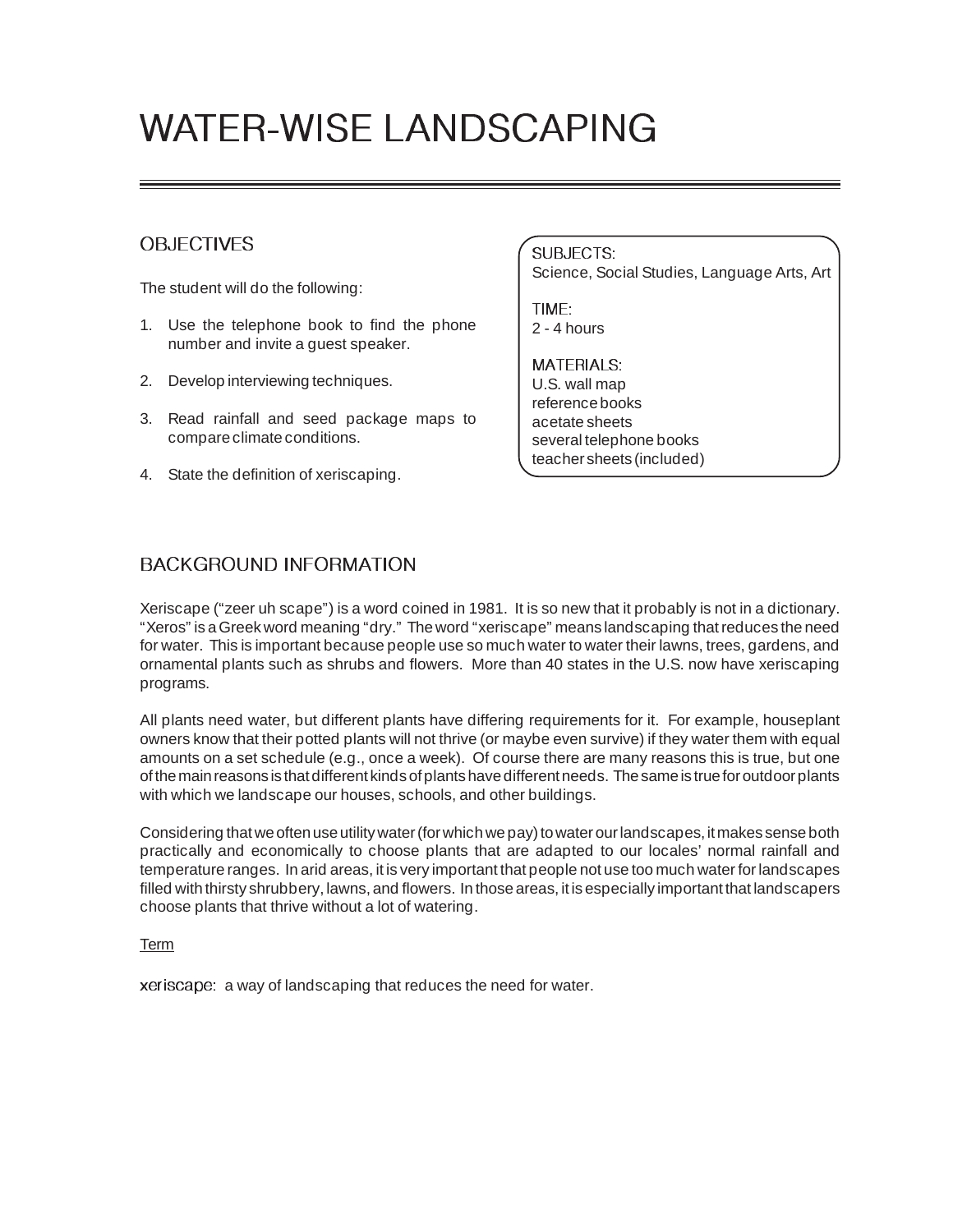### ADVANCE PREPARATION

- A. Make transparencies from the teacher sheets.
- B. Collect enough telephone books so that each team of four has one.
- C. Ask your librarian to pull library books with pictures of trees, shrubs, and flowers for a small class library. (NOTE: You may also make use of colorful seed/plant catalogs.)

#### PROCEDURE

- I. Setting the stage
	- A. Ask the students to list things plants need to live. (water, air, nutrients from soil, sunlight) Write their responses on the board.
	- B. Ask them how plants get the water they need. (rain, or someone "waters")
	- C. Tell the students they are going to investigate using plants that do not require much watering.
- II. Activities
	- A. Show the students a transparency of the teacher sheet showing six different species of plants and ask where these plants might grow best.
		- 1. Let the students match the plants with the regions listed on the transparency.
		- 2. The answers are:

| Cypress-                          | Southeastern U.S. (coast)     |
|-----------------------------------|-------------------------------|
| Cactus-                           | Southwestern U.S. (desert)    |
| Palm-                             | Florida & Southern California |
| Birch-                            | Northeastern U.S.             |
| Sassafras-                        | Eastern U.S.                  |
| Giant Redwood-Northern California |                               |

- 3. Let the students locate the areas on a large wall map.
- B. Show the students the transparency of the annual average rainfall in the continental United States. Compare major areas of the country. Discuss how climate (including rainfall and temperature ranges) affects the plant species native to any region.
- C. Have the students look through the library books (and/or seed catalogs) to find a favorite (1) flower, (2) shrub, and (3) tree that they would like to put in their yards. (NOTE: If a student does not have a yard, substitute the schoolyard or a city park.) They should write the names of these plants on a sheet of paper and make a sketch of each of them.
- D. Divide the students into teams of four. Have each team use the telephone book to find the phone number for the County Agricultural Extension Agent. Have one student call and invite your County Extension Agent to come to your school for about 1-1/2 hours. (Set the date and time beforehand.) Be sure the student communicates to the agent that you are studying xeriscaping. (NOTE: Follow up with your own call to the agent.)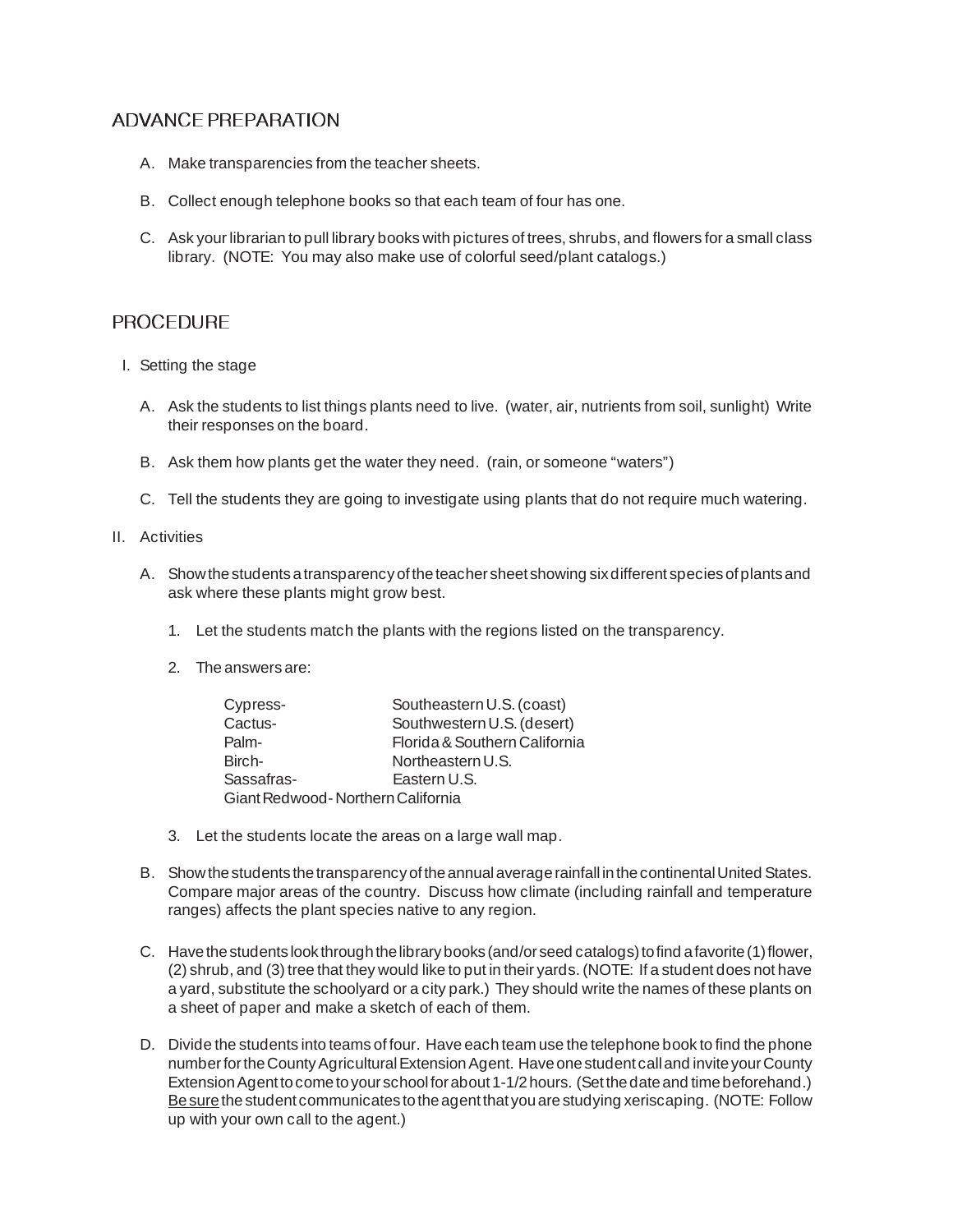- E. As a homework assignment, have the students watch the news and pay special attention to a newscaster interviewing someone. The next day discuss good interviewing techniques.
- F. Let the class decide on the logistics of how they can efficiently and effectively interview their County Extension Agent. (For example, they might have 3 x 5 cards listing their questions.)
- G. Have an interview session with the County Extension Agent. Be very clear that he/she needs to advise students as to whether their favorite flowers, shrubs, and trees will require too much or receive too much water to grow well in your area. (Don't plant a cactus in Seattle or impatiens in Arizona.)
- III. Follow-Up
	- A. Have the students write in their own words what "xeriscaping" means.
	- B. Have the students take a tour of the school grounds to evaluate the landscaping. Then have them design an improved landscape for your school. You might have them present this to the principal or the parent-teacher organization.
- IV. Extensions
	- A. "Xeriscaping" is a very new word. Investigate other new words in our language. Talk about how language changes over time.
	- B. Read the Paul Bunyan story, "Why There Are No Trees on the Desert."
	- C. Invite a landscaper, horticulturist, or landscape architect to talk to your class about his/her job, plants native to your area, or some other topic related to landscaping.

#### **RESOURCES**

Electronic Geosafari Geography Game, "Biomes card," Educational Insights, Dominguez Hills, California.

Rounds, Glen, "Why There Are No Trees on the Desert," Ol' Paul, The Mighty Logger, Cadmus Books, Milwaukee, Wisconsin, 1949.

Wade, Gary, et al., Xeriscape - A Guide to Developing a Water-Wise Landscape, Cooperative Extension Service, College of Agriculture and Environmental Services, University of Georgia, Athens, Georgia.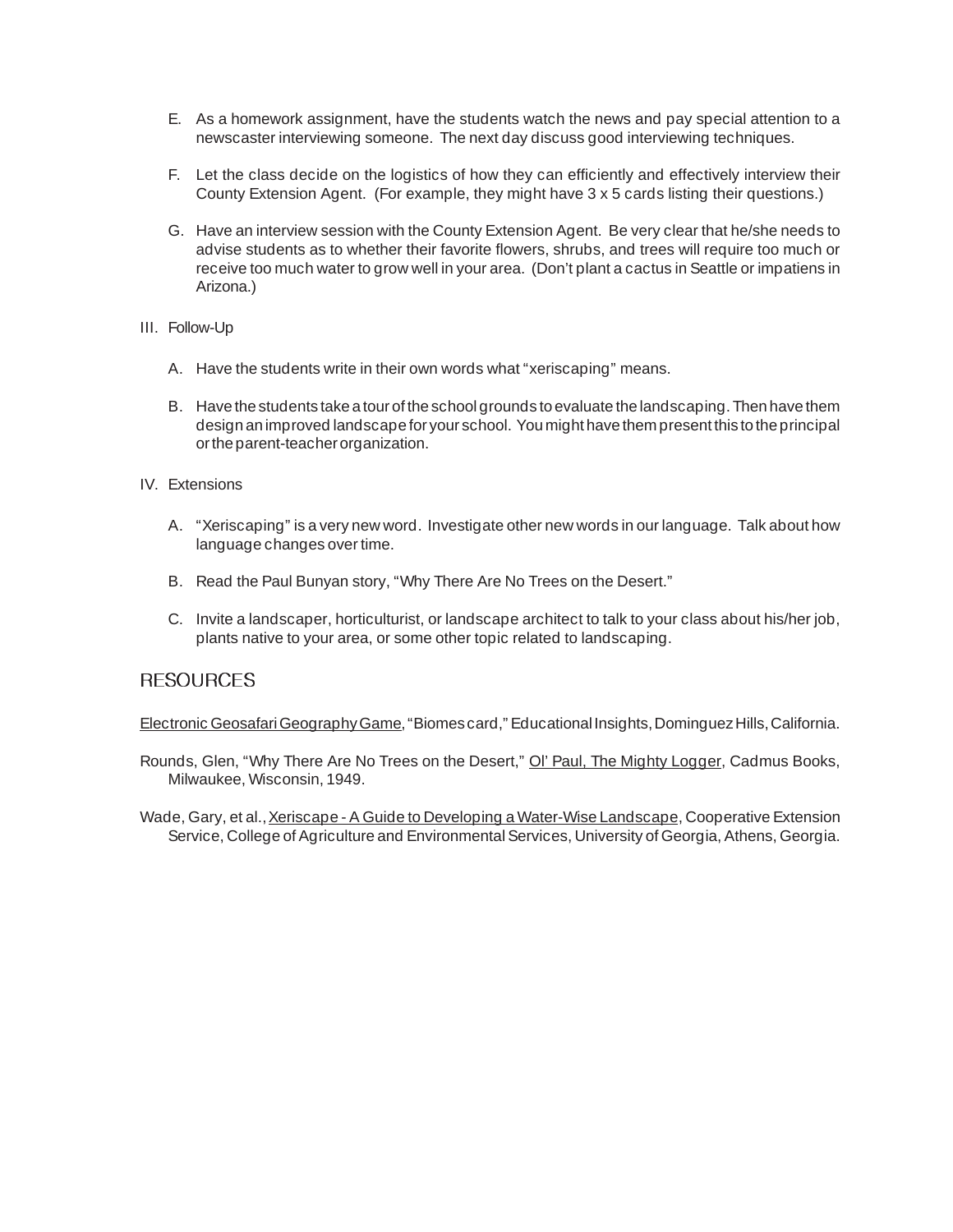# WHERE DOES THIS GROW BEST?

Match these kinds of plants with the region in which they grow best.



Northern California **Southeastern U.S. (coast)** Florida & Southern California

Eastern U.S. Northeastern U.S. Southwestern U.S. (desert)